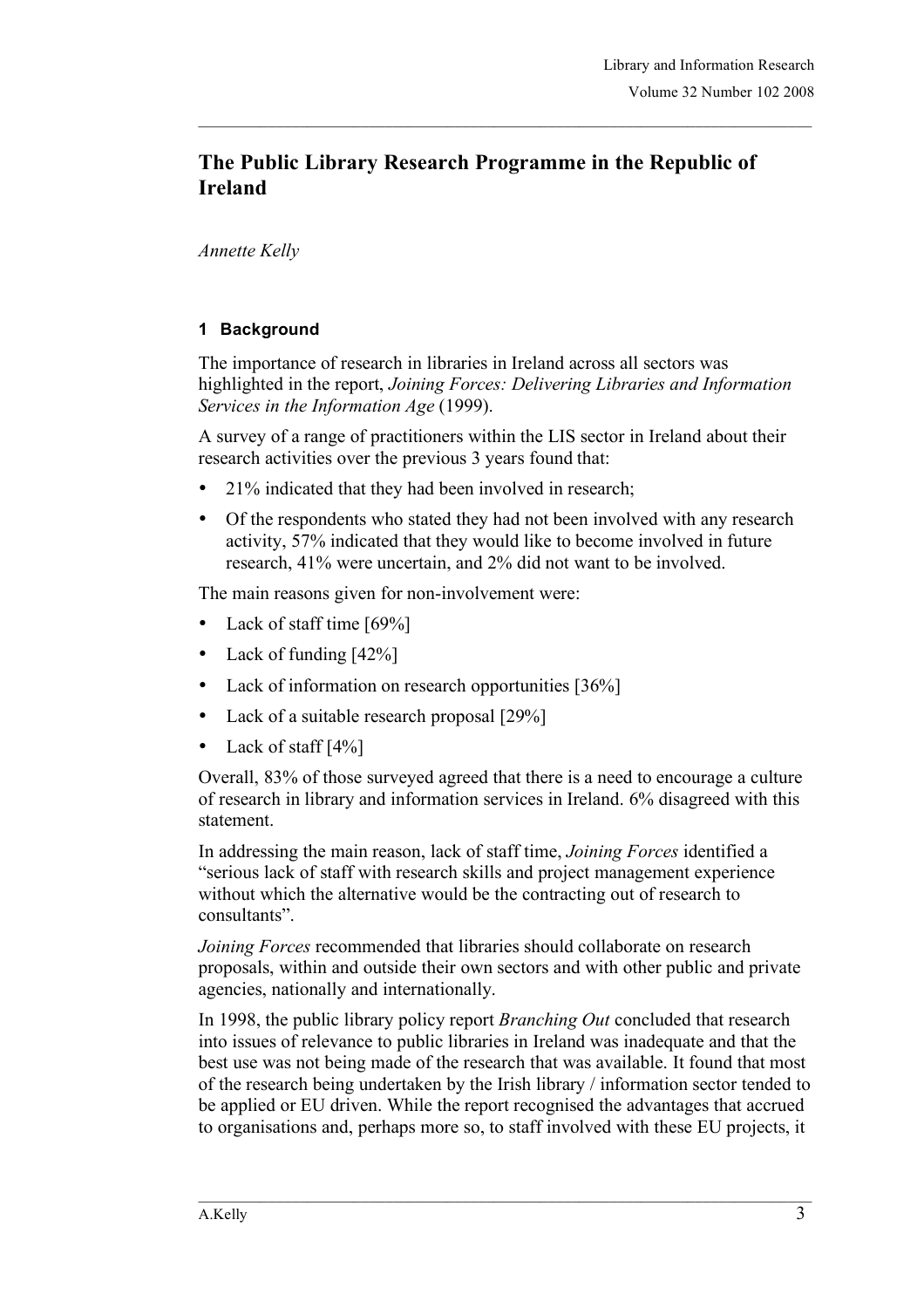queried the relevance of the research to the development and improvement of service provision locally.

*Branching Out* concluded that local authority library services generally supported the concept of research but encountered particular difficulties:

- in carrying out research that is of specific use to them in delivering services;
- in accessing relevant research carried out elsewhere;
- in disseminating the results of their research.

The report found:

- little evidence of services being developed on the basis of a sound research project; and
- little evidence of any supportive research being carried out during the compilation of statutory local development plans or of significant changes being made to activities or services consequent on research.

*Branching Out* recommended:

- the establishment of a co-ordinated approach to the development and funding of public library research;
- that the programme be designed by a representative group of public librarians and that its implementation be co-ordinated by the Library Council;
- that this co-ordination would also include the dissemination of relevant research to library authorities as well as the exploitation of research carried out by them;
- that a public library research fund be established; and
- the commissioning of research from third parties.

#### **2 The Public Library Research Programme**

The Public Library Research Programme was established in 2002 to implement the recommendations of *Branching Out* for a formalised research programme which would be focused on the provision of new, innovative and improved library services.

Simple extensions to new services, or some new infrastructure, would not be eligible for funding. Projects would have to be groundbreaking, either by delivering new services, addressing new audiences, or pioneering new initiatives with different partners.

The Public Library Research Programme is managed by the Public Library Research Committee, and administered by An Chomhairle Leabharlanna/ The Library Council and includes members from the Department of the Environment, Heritage and Local Government, the Library Association of Ireland, the School of Information and Library Studies (National University of Ireland, Dublin), and An Chomhairle Leabharlanna.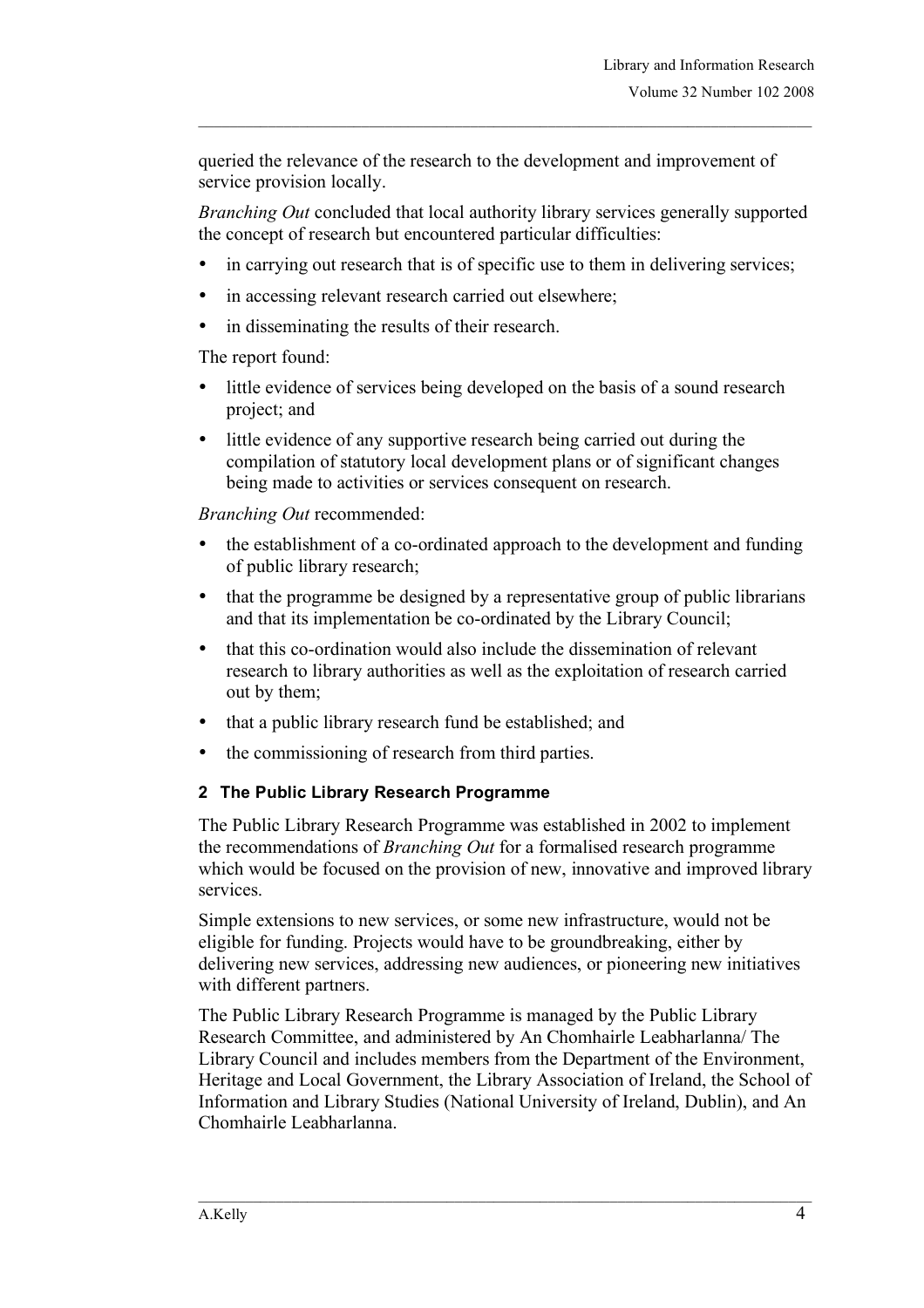There have been four calls for proposals so far and six projects are either underway or completed.

## **3 PLRP Calls for proposals**

Between 2002 and 2008 there have been four calls for proposals under the Public Library Research Programme:

- $\triangleright$  Call 2002: 13 proposals submitted by 12 library authorities one proposal selected (Donegal County); one project funded (Taobh Tire);
- $\triangleright$  Call 2003: nine proposals submitted by eight library authorities five successful proposers (from four library authorities); three projects funded (Libraries & Cultural Diversity, Marketing and eGovernment);
- $\triangleright$  Call 2005: seven proposals submitted by seven library authorities, none selected;
- $\geq$  Call 2007: three proposals submitted three projects underway or under consideration.

#### **Topics covered by the calls**

Topics for the Calls for proposals in 2002 and 2003 were:

- Improving delivery of services;
- Marketing of public libraries;
- Partnership with third parties;
- Libraries and eGovernment.

In the first call, the lists of suggested topics were not prescriptive and proposals on any other relevant and related issues were welcomed.

In 2005, expressions of interest on possible topics for a call were requested and received from seven library authorities. The committee considered the proposed topics in detail and agreed that many of the most relevant topics in terms of service development fell into three categories:

- Reader development;
- Life long learning;
- Social inclusion.

It was agreed that these categories would be the topics for the 2005 call and proposals which address issues which were not included in these categories were not deemed eligible for funding.

 $\_$  , and the state of the state of the state of the state of the state of the state of the state of the state of the state of the state of the state of the state of the state of the state of the state of the state of the

Topics for the 2007 call were based on issues highlighted in the review of the Branching Out programme as requiring further development:

- Membership and issues;
- Opening hours;
- School libraries.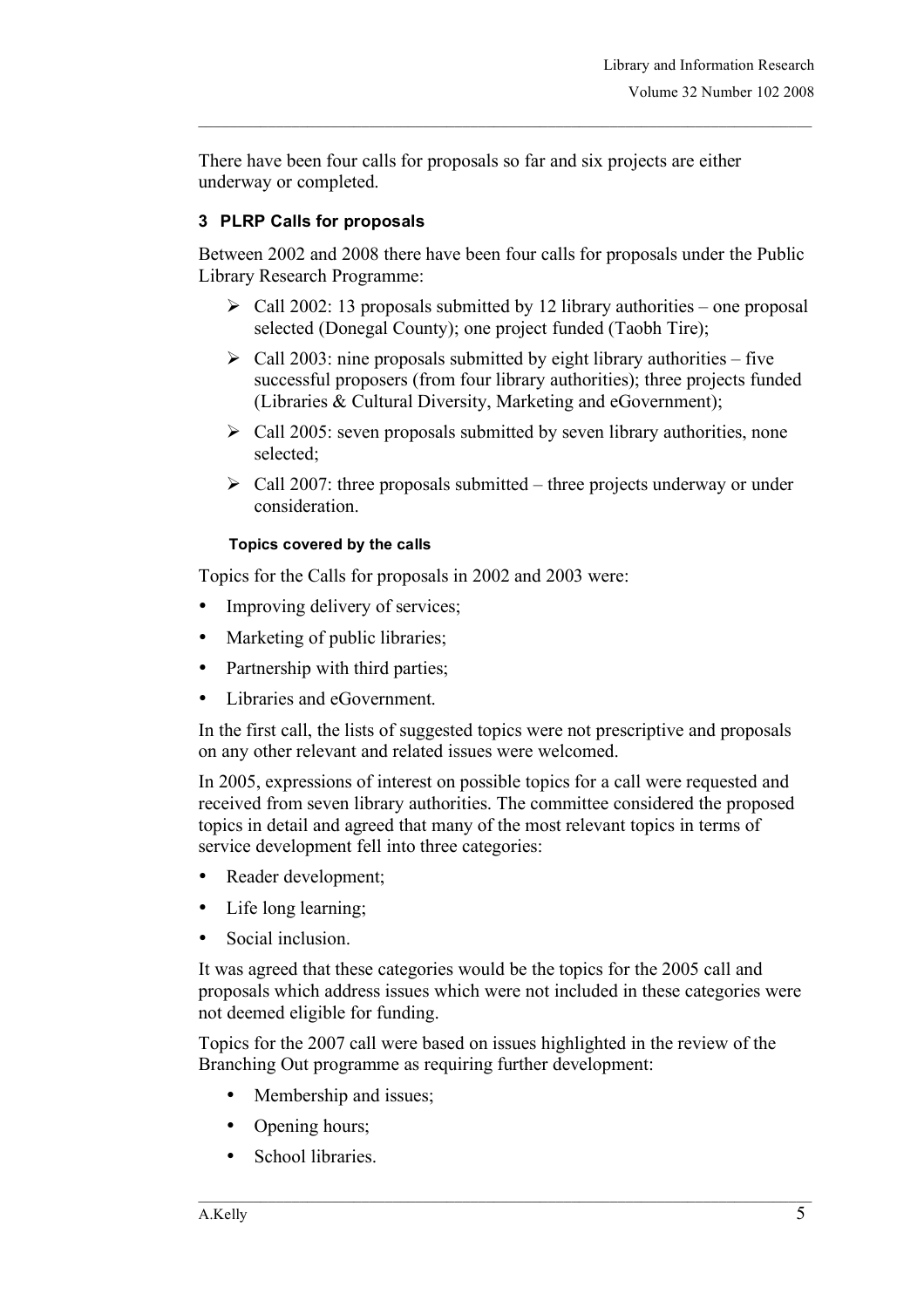#### **3.2 Evaluation criteria**

The Committee sought the advice of independent evaluators in selecting projects for each call. The experts evaluated the proposals against three criteria, similar to the EU Framework model:

- **Quality and innovation**: The quality of the research proposed and its contribution to addressing the key action lines detailed in the call; the originality, degree of innovation in the proposal;
- **Contribution to public library policy and service development**: Compliance of the project to broad national policy objectives as outlined in *Branching Out*; the extent to which the project would contribute to solving problems at the local and national level; the extent to which the expected results would have a measurable and replicable impact; the project's contribution to end user service development. Each project should seek to develop services that are additional to the standard provision and development of public library services;
- **Resource, partnership and management:** the quality of the management and project approach proposed, in particular the appropriateness, clarity, consistency, efficiency and completeness of the proposed tasks, the scheduling arrangements (with milestones) and the management structure. In addition, the tools to be used for monitoring project progress, including the quality of specified indicators of impact and performance, and ensuring good communication within the project consortium; the quality of the partnership and involvement of users and/or other actors in the field when appropriate; in particular, the research competence and expertise and the roles and functions within the consortium and the complementarities of the partners; the appropriateness of the resources - the manpower effort for each partner and task, the quality and/or level and/or type of manpower allocated, durables, consumables, travel and any other resources to be used. In addition, the resources not reflected in the budget (e.g. facilities to carry out the research and the expertise of key personnel).

In the first Call (2002), proposals failed especially under resources, partnership and management. They complied with public library policies but lacked quality and innovation.

In the 2003 Call, failed proposals showed similar patterns. It is interesting to notice that seven of the 13 authorities which attended the workshop organised for this Call have never submitted a proposal under the programme. On the other hand, five authorities attending the workshop submitted a proposal in the 2003 Call and four of them were successful.

The more common problems with the proposals in the 2005 Call were as follows:

- Insufficient research content;
- Inadequate project planning and/or partnership building;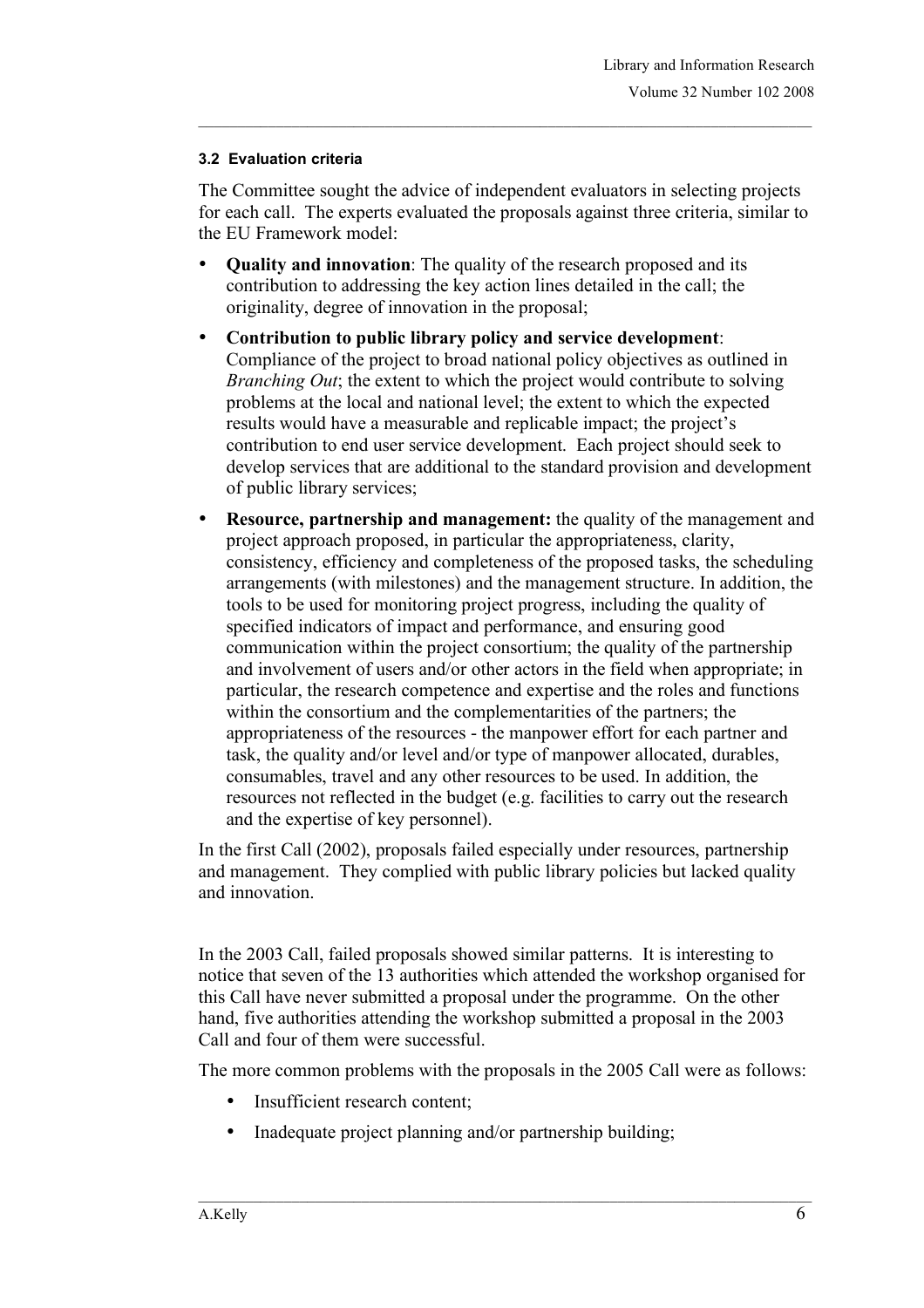• Requests for excessive funding or funding for work which falls within the day-to-day remit of the library services.

## **4 PLRP projects**

Six projects have been funded under the Public Library Research Programme: Taobh Tíre, Libraries & Cultural Diversity, Marketing, eGovernment, Community Partnerships and School Libraries. Two projects are outlined below.

## **4.1 Taobh Tíre**

Taobh Tíre – a better library service for rural and isolated communities, was the first project to be approved for funding. Managed by Donegal County Council, with support provided by An Chomhairle Leabharlanna, Taobh Tíre is a research and action pilot project, which investigated and implemented new and innovative methods to deliver library services to remote and isolated areas in Donegal and established a model which could be replicated elsewhere.

Taobh Tíre has established a network of service points delivering library services to isolated communities across Donegal. A service point consists of a small collection of books (a taster collection), access to the online catalogue and the Internet, weekly delivery of requested books and a range of additional library services such as online reference and business information, interlibrary loan, etc. Each point is staffed by personnel trained by County Library staff, and is open for between twenty to sixty hours per week. Taobh Tíre has established fourteen new library service points in Donegal, including on offshore islands and in urban locations in Letterkenny. New service points are established in partnership with the local community, most commonly in the form of community development associations and co-operatives.

The interim report of the project was published in March 2005. The final report is due to be published in 2008 and will include key findings and recommendations for developing the service across Ireland. Full details on this initiative are available at www.donegallibrary.ie.

## **4.2 Libraries & Cultural Diversity**

This research project was selected following the second call in 2003 under the Public Library Research Programme. It investigated how Irish public libraries can develop better library services to the current multicultural and multilingual society in Ireland.

Project partners were Dublin City Council Public Libraries, Waterford City Libraries and Meath County Libraries. The project examined the national and international situation and carried out in depth investigations into comparative library services in the UK and Denmark. The research team compared public library stock acquisition and service delivery policies and practices in relation to culturally diverse users, both nationally and internationally. The library needs of selected foreign national communities living in Ireland were also investigated.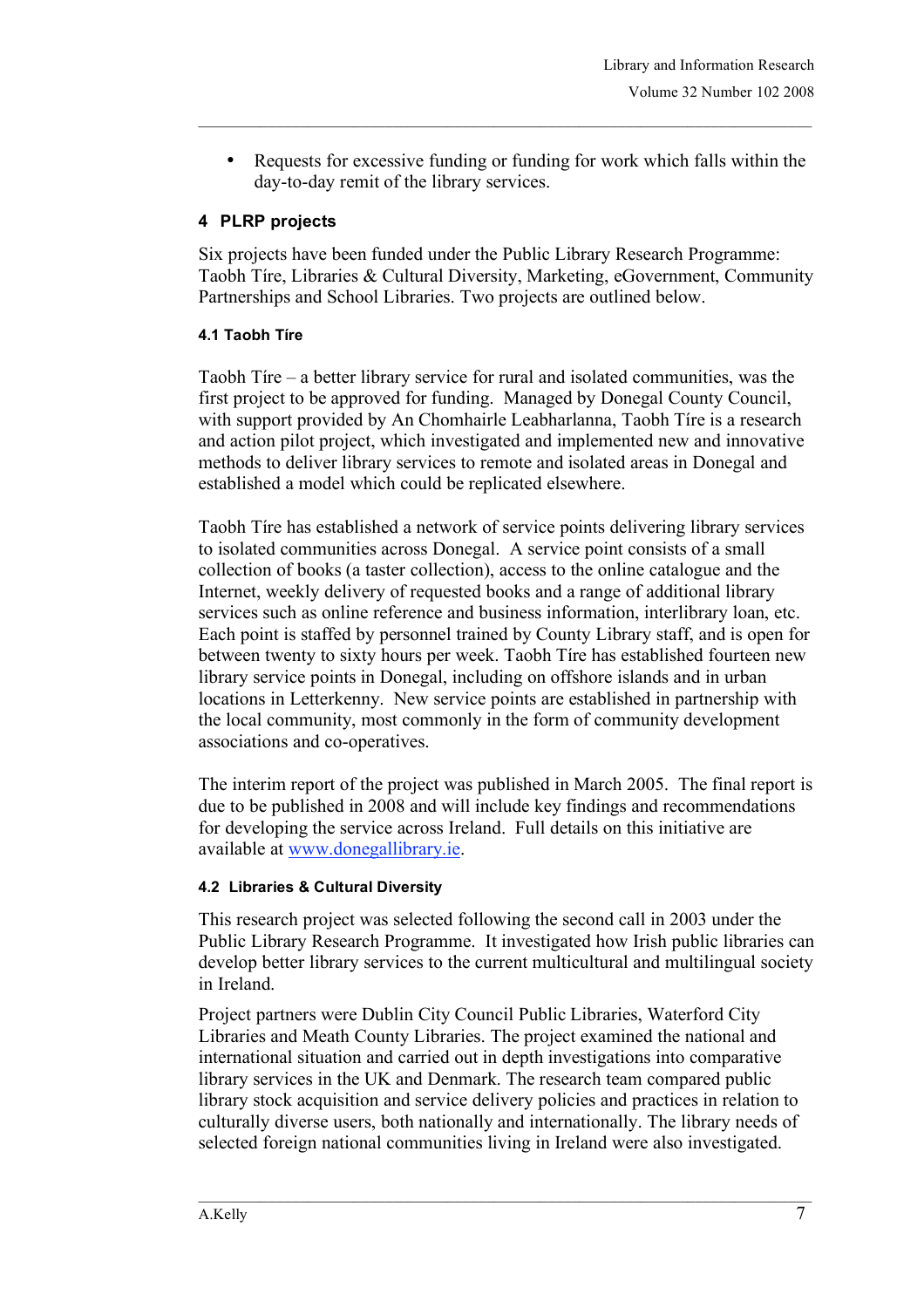Based on the results of this research, several pilot services were initiated to meet the expressed needs of survey respondents. The pilot services, together with existing relevant library services, were monitored and evaluated over the two year period 2004-2006. The results of these evaluations served as a basis for the final recommendations.

The final report, Meeting the challenges of cultural diversity: a report on the role of public libraries in Ireland was published in 2007 and is available at http://www.librarycouncil.ie/publications/documents/MulticulturereportFinalpdfA K.pdf .

Review of the PLRP

The PLRP Committee undertook a review of the programme in 2006 following an unsuccessful call. The review included an independent survey of library authorities.

#### **5.1 Programme Review**

Having operated the PLRP for four years the committee decided to review the programme. An independent company, Insight, carried out the review and reported in spring 2006. The review found that library managers view research as being very important but believed that there isn't a culture of research within library authorities. Due to resource limitations, many see research as a luxury. The principal barrier to participation in research was identified as lack of staff, followed by lack of staff skills and difficulty in replacing staff that are assigned to research projects.

Those who have previously been involved in research projects found the whole process beneficial from both a knowledge gained and staff learning perspective. It was also found that participation in research projects and implementation of research results has benefited the library service.

Local authority management also viewed research as being very important. They identified the benefits of research as contributing to more informed decisions and planning for future service needs.

#### **5.2 Review Conclusions**

The review recommended:

- Call topics and guidelines should be clear;
- Calls should be announced in the first quarter of the year and there should be a three month submission period;
- Information days should be provided at each stage of the process;
- There should be a pre submission phase where proposal outlines can be submitted and evaluated;

 $\_$  , and the state of the state of the state of the state of the state of the state of the state of the state of the state of the state of the state of the state of the state of the state of the state of the state of the

• A helpline and monitoring service should be made available;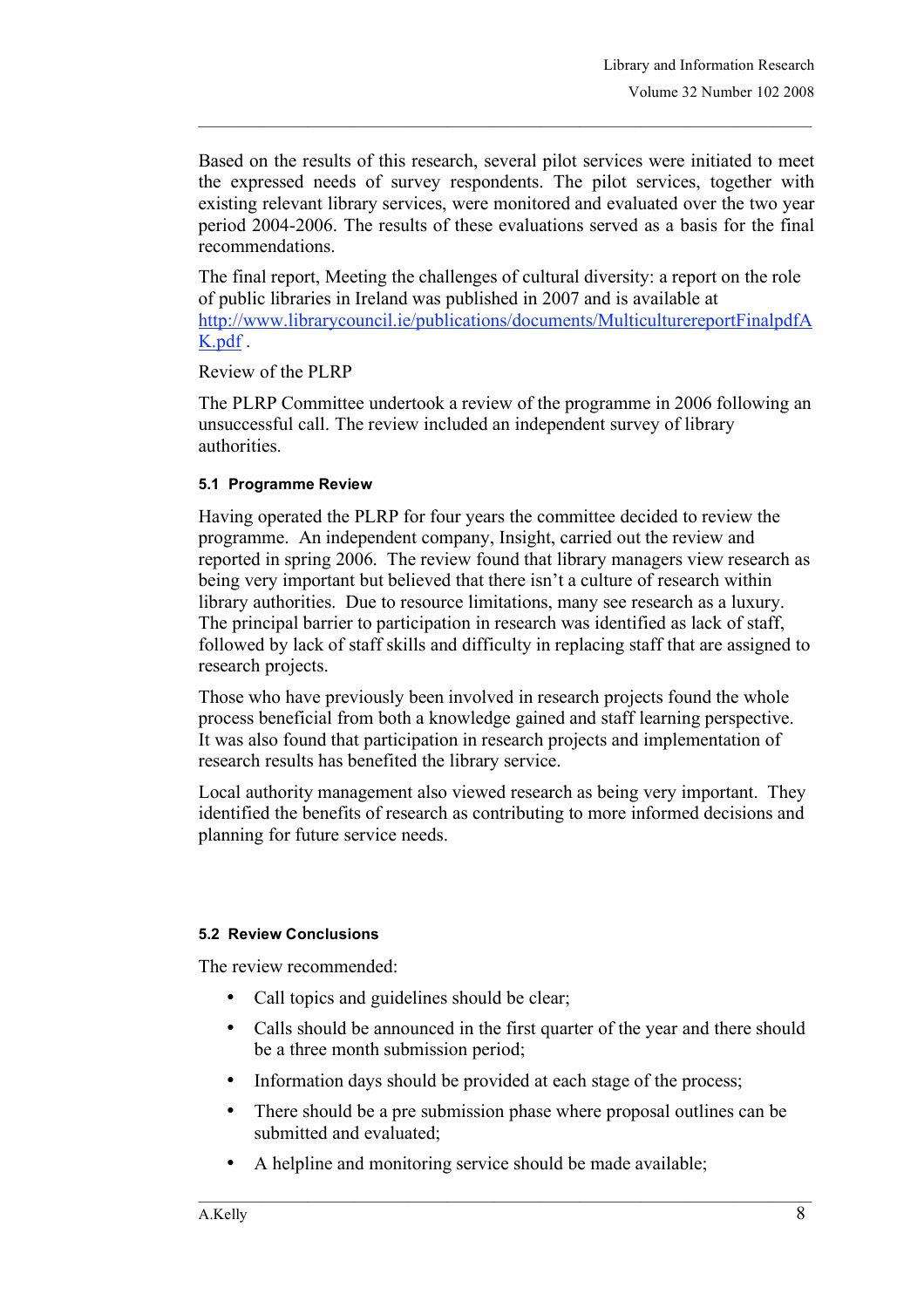- Due to difficulties in staff release, replacement and up skilling, library authorities should be encouraged to engage external research expertise;
- Library authorities should be encouraged to involve staff at all stages of projects and project proposal;
- Project management and research skills training should be provided;
	- o The negotiation phase should provide for team building where authorities select to work together on a project;
	- o Project planning, work plan and budget preparation should be provided.
- The PLRP team should liaise with library authorities at all stages of the process.

## **6 Call for proposals 2007**

The Committee incorporated the recommendations of the review into the procedures for the Call for Proposals in 2007. The call for proposals for 2007 was issued in February with initial outline proposals to be submitted by mid March. A briefing day was held. The outline proposals were circulated to the committee and the feedback and recommendations were sent to each authority. The final closing date of the end of May was extended at the request of proposers. Three final proposals were received and were sent to the external reviewers.

There were no proposals addressing opening hours, Dublin City Libraries submitted a proposal under schools library service and Galway and Meath County Libraries addressed membership and usage.

An initial two day research training programme was provided. This will be followed up with specific training as requested by participants.

## **7 Branching Out - Future Directions**

The policy report, *Branching Out – Future Directions* (2008), reviewed the development of the public library service under Branching Out and made recommendations for the next five years. It notes the implementation of the recommendations to establish a funded research programme and that a significant body of research had been undertaken, but sees the need to ensure the mainstreaming and implementation of the research findings. It envisages that the challenge for the next five years will be to develop further the culture of research in relation to the public library service by

- Developing a research framework including examples of possible research projects;
- Developing a database on library research projects; and
- Ensuring the continuation of funding.

The report recommends the continuation of the Public Library Research Programme (at a level to be agreed) and with stronger emphasis on dissemination and implementation of research findings.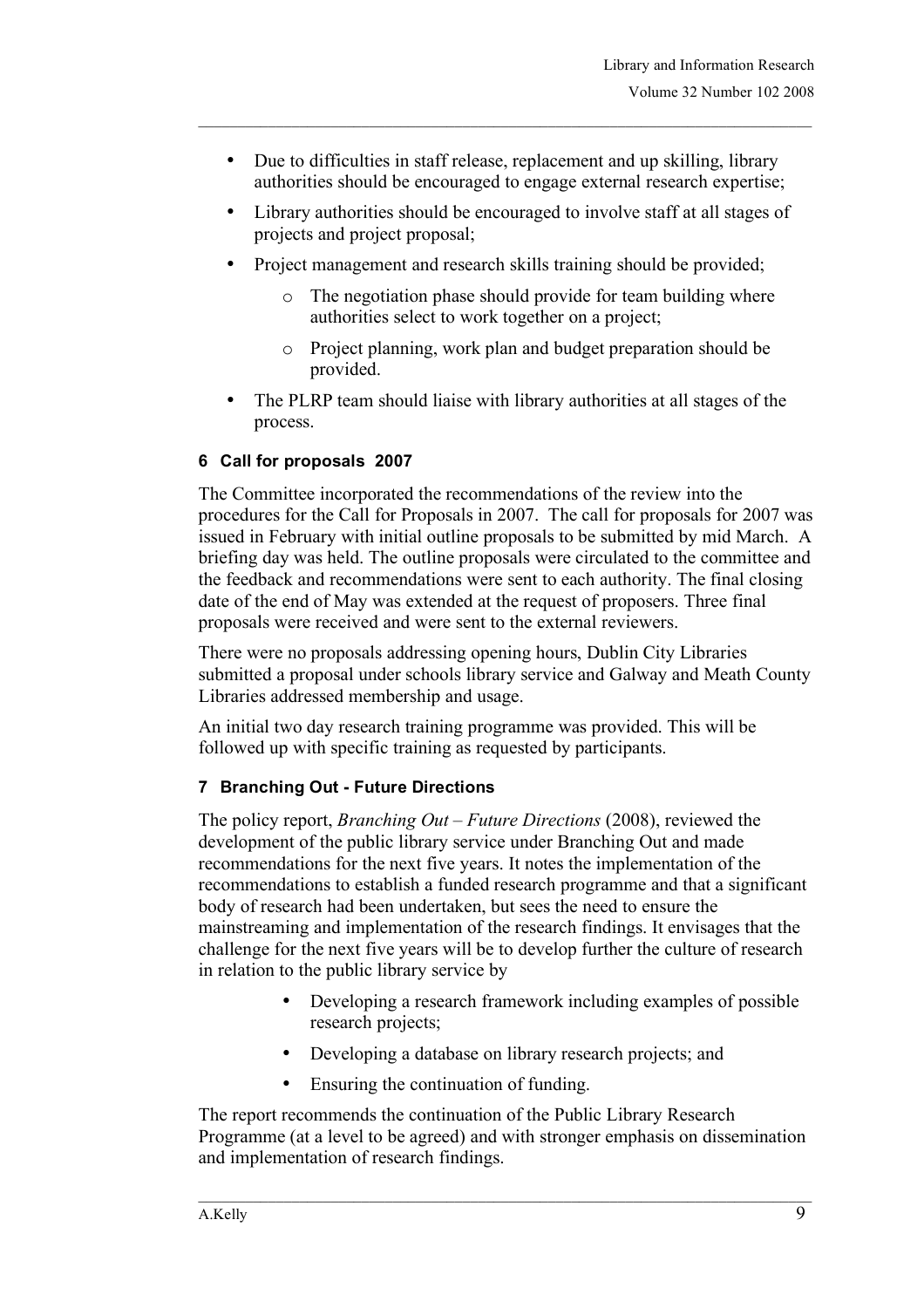## **8 Conclusions**

The Public Library Research Programme has been a learning experience for all concerned. The programme was set up to improve public library services and to encourage library authorities to propose and carry out the research themselves, either through their own staff or with the help of external consultants. It was envisaged that this would lead to the development of a research culture in Irish public libraries. To some extent, this objective is being achieved and can be seen in a range of planning and development initiatives underway in many authorities.

It would be incorrect to suggest that this is totally due to the Public Library Research Programme. Some authorities have their own research departments, either in the library service or in the parent service and they carry out their own research programmes. The public library service also operates within and interacts with the broader policy and research framework at national level, particularly in the areas of social and cultural development. There is also the interaction with libraries in other sectors, particularly academic libraries, which have issues of common concern for research purposes and this would be an area to be developed in the future.

In the past ten years, all authorities have benefited from increased staffing, increased education and training opportunities, improved infrastructure and funding which has raised the level at which services operate and this is reflected in the level of interest in research topics. Public library staff continue to be primarily occupied with delivering the service and this continues to be a barrier to participation in large scale research projects.

The projects which have worked best are those projects which address a local question and this reflects the local nature of the public library service in Ireland. Despite this, in a small country, the variations in service delivery are outweighed by the underlying similarities and most of the research topics can meet the requirement to deliver results that are replicable and inform the national picture.